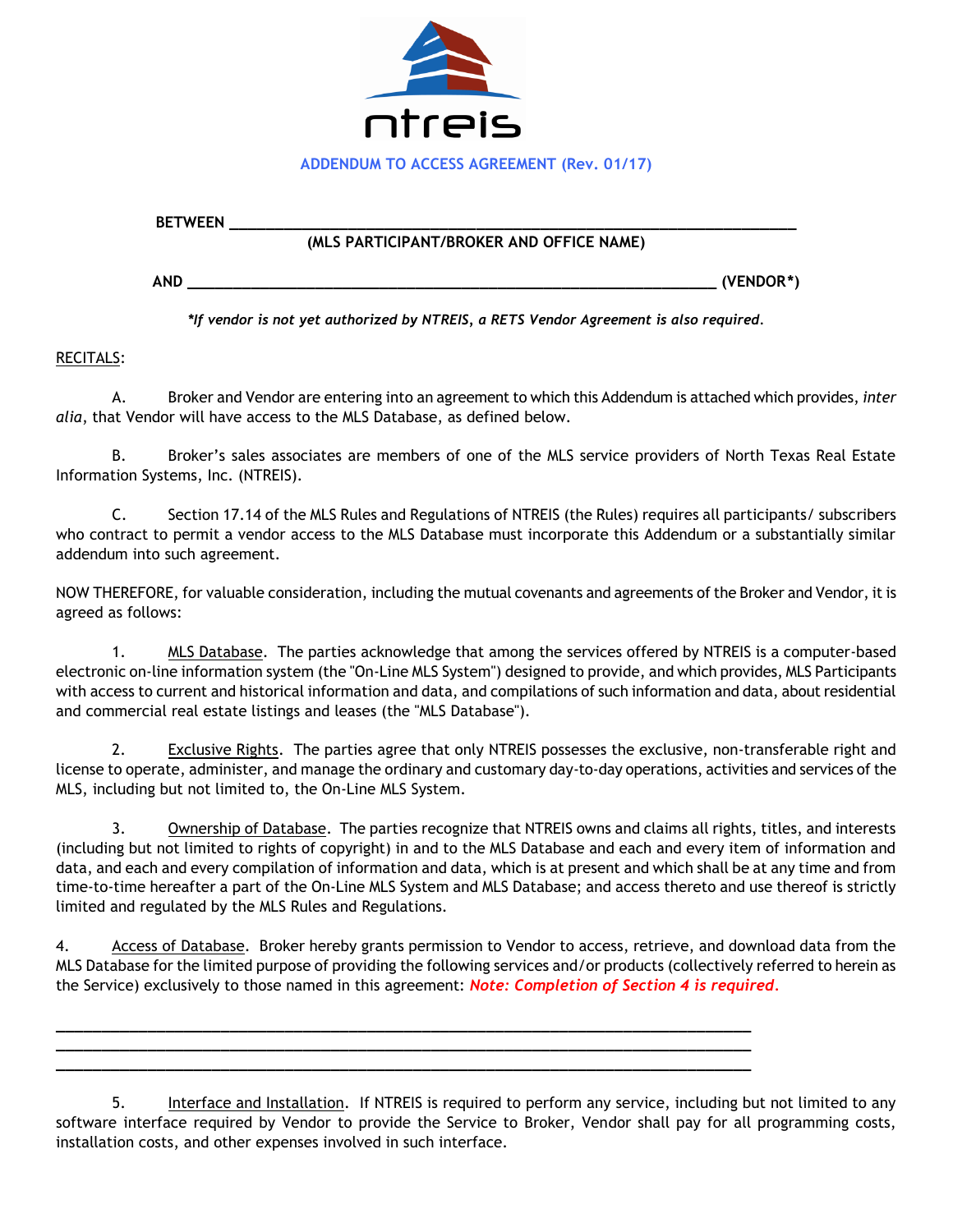## 6. Covenants and Obligations of Vendor. During the term of this agreement, Vendor agrees:

a. To maintain its financial capability necessary to render efficient and effective Service to Broker. Upon request of Broker, Vendor agrees to submit its current financial statement to Broker, including a balance sheet, profit and loss statement, and related accounting statements, or a current letter from the principal banker for Vendor confirming the financial stability and creditworthiness of Vendor.

b. To maintain in full force and effect during the term of this Agreement adequate professional and general liability insurance issued by an insurance company authorized to do business in the state of Texas acceptable to Broker. Upon request of Broker, Vendor agrees to provide Broker a certificate of insurance evidencing the existence of such coverage, naming Broker and NTREIS as an additional insured, and containing the agreement of the carrier that such coverage will not be cancelled or terminated without furnishing thirty (30) days' prior written notice to Broker and NTREIS.

7. Ownership of Data. Vendor hereby acknowledges and agrees that ownership and control of the MLS Database, including all data therein, will remain exclusively in NTREIS and that Vendor will never acquire or assert a claim to ownership of such data.

8. Safeguard of Data. Vendor will take all appropriate steps and precautions to safeguard and protect the access, use, and security of the MLS Database. Vendor will not reconfigure, reformat, resell, transmit, download, copy, furnish, or otherwise make available to any person, firm, or corporation other than for the use and benefit of participants and subscribers of the MLS affiliated with Broker. For purposes of this agreement, any reference to "use" of the MLS Database shall mean and include the accessing, using, disclosing, revealing, making available, displaying, delivering, distributing, transferring, transmitting, communicating, publishing, and/or disseminating of the MLS Database, whether originals or copies, whether in whole or in part, whether directly or indirectly, or whether knowingly or otherwise.

9. Confidentiality. Vendor will treat as confidential the MLS Database, including all data therein, and recognize the same to be the proprietary property of NTREIS. Nothing contained herein shall be deemed or construed to grant Vendor any right, title, or interest in or to the data or the MLS Database. Vendor further acknowledges that the MLS Database is of substantial value to NTREIS and that there exists a necessity to preserve the sanctity and confidential nature thereof. Accordingly, Vendor shall implement and maintain all necessary controls to protect and safeguard the MLS Database from and against unauthorized use.

10. Modifications. Any modification of the terms of this Addendum will not be effective unless Broker obtains the prior written approval of NTREIS to such modifications.

11. Section 17 of the Rules. Vendor acknowledges receipt of a copy of the Rules & Regulations (available on [www.ntreis.net\)](http://www.ntreis.net/) and that Vendor has reviewed same, and agrees to comply with same.